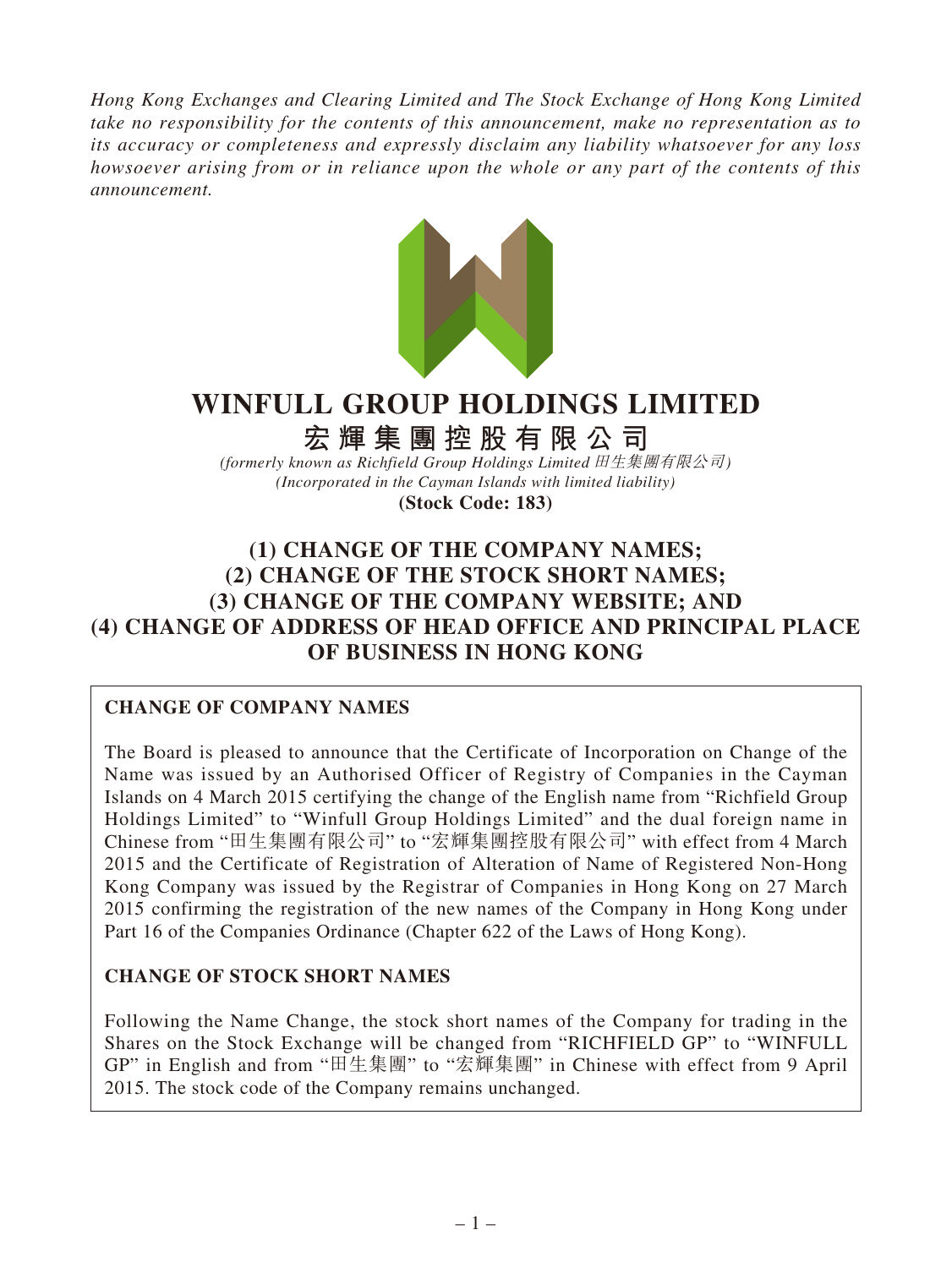# **EFFECT OF THE CHANGE OF THE COMPANY NAME**

The Name Change will not affect any of the rights of the Shareholders. All existing share certificates of the Company in issue bearing the former name of the Company will continue to be evidence of title to such securities and will remain to be valid for trading, settlement, registration and delivery purposes. There will not be any arrangement for free exchange of the existing share certificates for new share certificates bearing the new names of the Company.

# **CHANGE OF COMPANY WEBSITE**

The website of the Company has been changed to www.winfullgroup.hk with effect from 27 March 2015 to reflect the change of names of the Company.

### **CHANGE OF ADDRESS OF HEAD OFFICE AND PRINCIPAL PLACE OF BUSINESS IN HONG KONG**

The Board is also pleased to announce that the address of the head office and the principal place of business in Hong Kong of the Company has been changed to Unit A, 6/F., 9 Queen's Road Central, Hong Kong

Reference is made to the announcements of the Company dated 6 January 2015 and 11 December 2014 and the circular of the Company dated 12 January 2015 (the "**Circular**") in relation to the Name Change. Unless otherwise defined herein, capitalised terms used in this announcement shall have the same meanings as those defined in the Circular.

#### **CHANGE OF COMPANY NAMES**

The Board is pleased to announce that subsequent to the passing of a special resolution by the Shareholders by way of poll at the EGM held on 17 February 2015, the Completion has taken place on 27 February 2015 and the Certificate of Incorporation on Change of Name was issued by an Authorised Officer of Registry of Companies in the Cayman Islands on 4 March 2015 certifying that the English name of the Company has been changed from "Richfield Group Holdings Limited" to "Winfull Group Holdings Limited" and dual foreign name has been changed from "田生集團有限公司" to "宏輝集團控股有限公司" with effect from 4 March 2015. Further, the Certificate of Registration of Alteration of Name of Registered Non-Hong Kong Company was issued by the Registrar of Companies in Hong Kong on 27 March 2015 confirming the registration of the new names of the Company in Hong Kong under Part 16 of the Companies Ordinance (Chapter 622 of the Laws of Hong Kong).